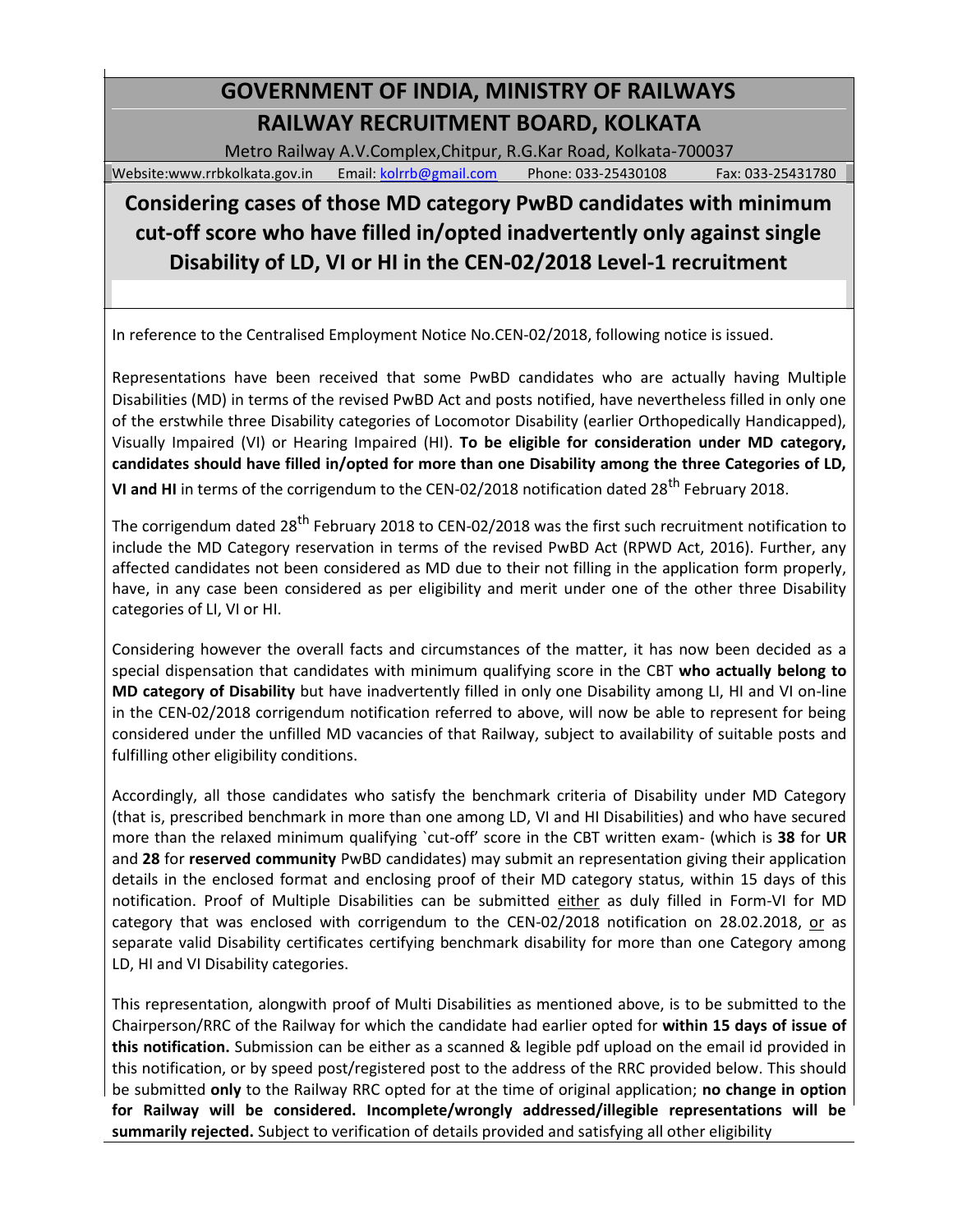conditions, representations of such MD candidates scoring above the relaxed minimum qualifying `cutoff' of 38 (for UR) and 28 (for reserved community) may be considered as per merit position for shortlisting against suitable unfilled MD vacancies of the Railway.

**It may be noted that those who do not satisfy Multi Disability criteria** as specified in the RPWD Act, 2016 and who do not enclose proof of the same as in the enclosed Annexure, **need not apply/represent.** Also, **those who have not obtained the relaxed minimum qualifying score of 38 (for UR) or 28 (for reserved community) in the written CBT need not apply/represent.** Representations from ineligible candidates will not be entertained. Those who are eligible should represent/apply **only to the RRC of the Railway they had originally opted for in their application form.**

Publication of this notification or considering of any representations based on the same will not confer any rights of appointment on any applicant. Railways reserve all rights in the matter.

Eligible candidates who had originally opted for Eastern Railway may represent to Chairperson, RRC/Eastern Railway, Kolkata. The representation along with proof of Multi Disability may be submitted either as a scanned & legible pdf uploaded on Railway Recruitment Cell, Eastern Railway, Kolkata's email ID : rrcerkol@gmail.com or by speed post/registered post to the address of the Railway Recruitment Cell, Eastern Railway, Kolkata.

The approved format for submitting representation is enclosed herewith as Annexure-A. Candidates are advised to submit their representation well before the closing date.

Details of RRC: Railway Recruitment Cell (RRC), Eastern Railway, 56, C.R.Avenue, R.I.T.E.S Building, 1<sup>st</sup> Floor Kolkata-700012 Website[: www.rrcer.com](http://www.rrcer.com/)

**Date: 23.12.2019 Chairman/RRB/Kolkata**